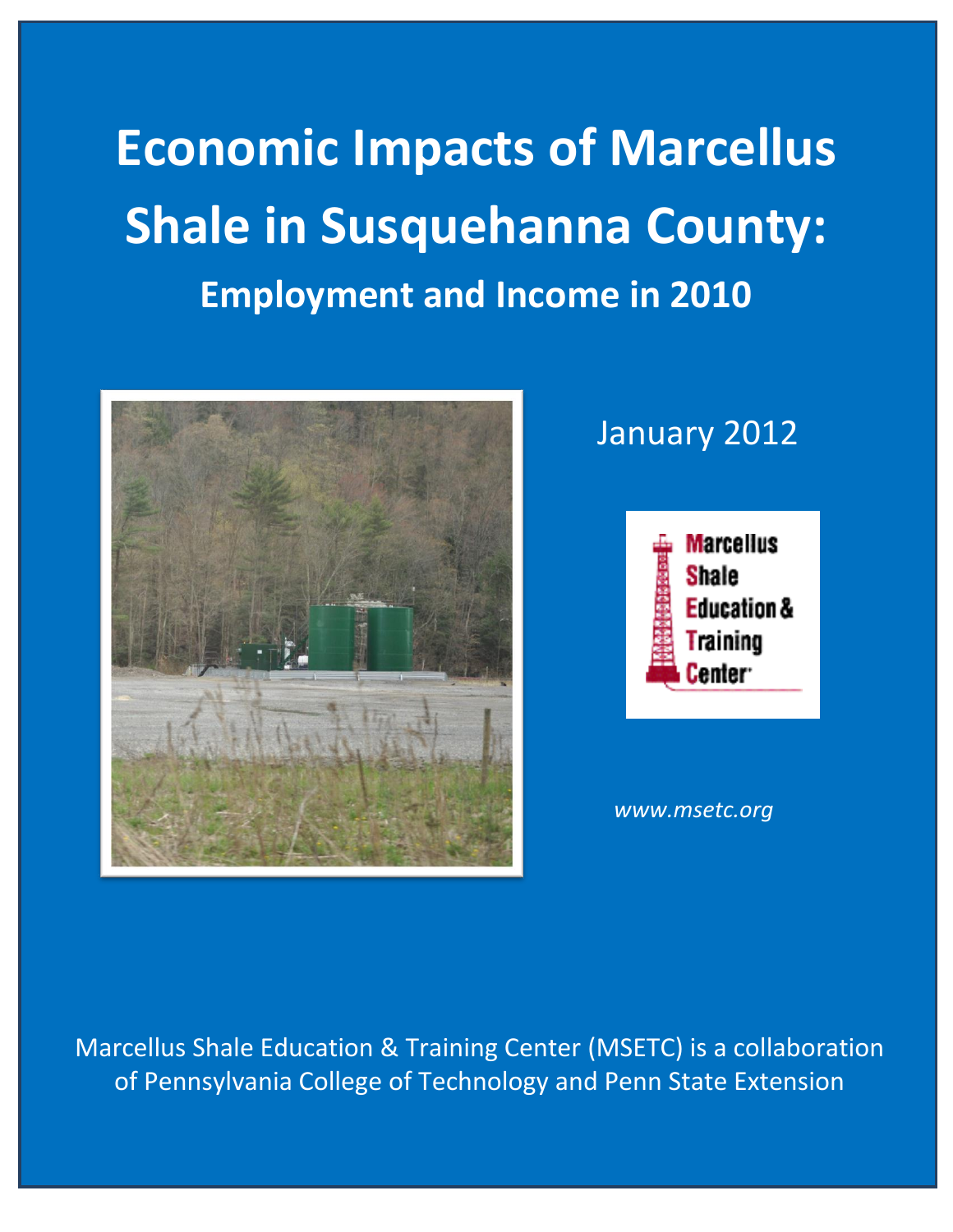# **Economic Impacts of Marcellus Shale in Susquehanna County: Employment and Income in 2010**

Timothy W. Kelsey (Penn State), Martin Shields (Colorado State), James R. Ladlee (Penn State), and Melissa Ward (Penn State), in cooperation with Tracy L. Brundage (Penn College), Larry L. Michael (Penn College), and Thomas B. Murphy (Penn State)

The authors want to thank reviewer David L. Kay (Cornell University) for his valuable comments and suggestions to improve the report. The findings and conclusions in this study are solely those of the authors.

### External funding for this project came from the Central Bradford Progress Authority

®Penn College and Marcellus Shale Education & Training Center are registered in the U.S. Patent and Trademark Office.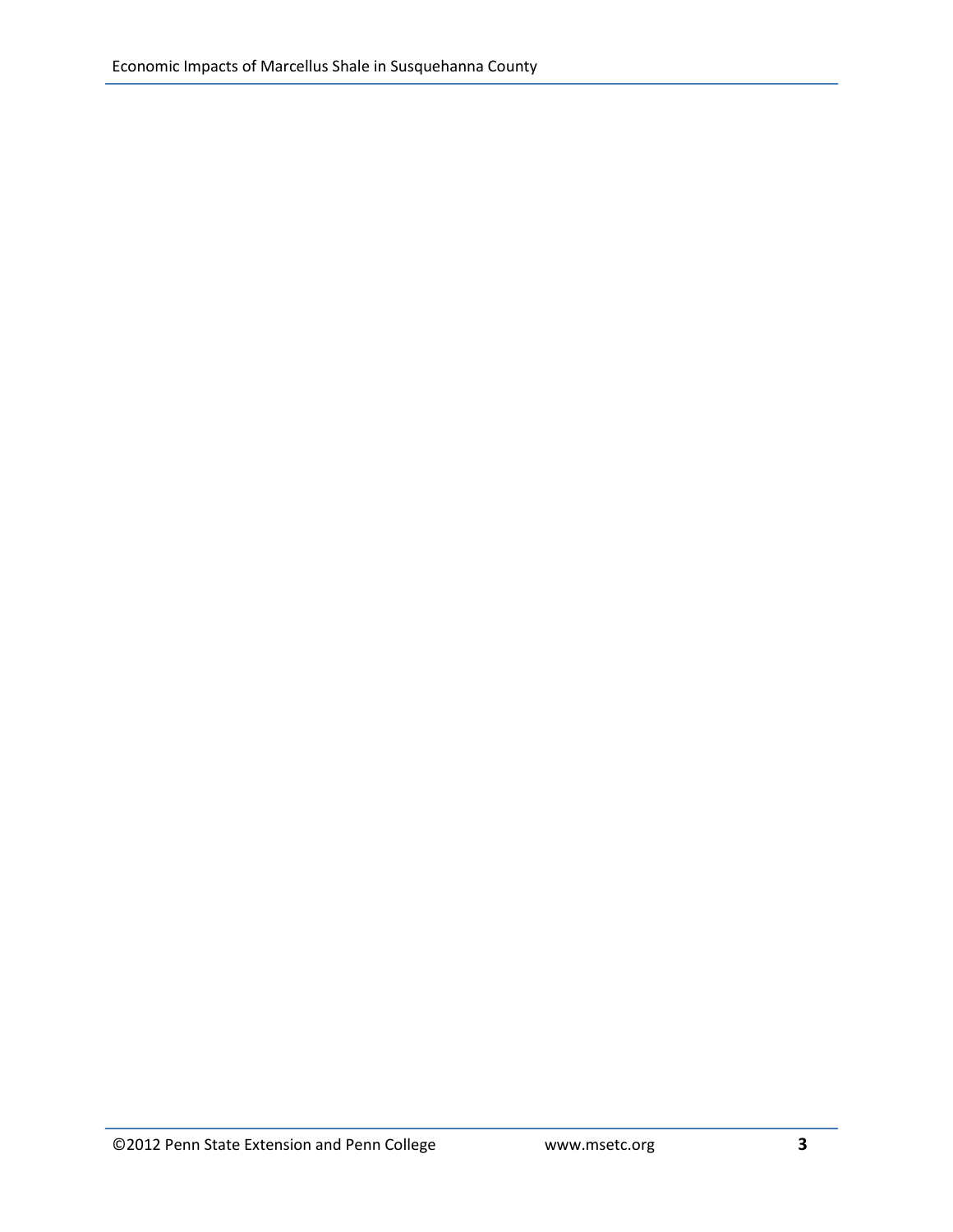#### **I. Introduction**

There has been much interest about the economic development potential of Marcellus Shale in Pennsylvania. Travel through counties where drilling is occurring, and anecdotes from residents and local businesses clearly demonstrate that gas development is having a major impact on local employment and income. Other anecdotes and experience suggest that natural gas development is also having major non-monetary impacts, such as significant increases in truck and other traffic, new roads, well pads and pipelines cutting through forest and farmland, and conflict in communities about its potential health, social, and environmental implications.

Most of the academic focus on the potential economic impacts of Marcellus Shale development has been at the state level, which considers the economic impacts that are occurring throughout the Commonwealth as a result of drilling activity in the Marcellus region. For example, Kelsey, Shields, Ladlee, and Ward (2011) estimated that Marcellus Shale development created around 23,000 jobs in Pennsylvania in 2009, and they estimated that the total employment impact in 2010 was around 44,000 jobs if per-well employment impacts remain relatively consistent.

How much of the economic benefit of gas drilling actually stays local is important to know, because the communities where drilling is occurring are most directly bearing the costs of that development. For residents living in those communities, the impacts statewide are less relevant than what is occurring within their community itself. Gas development does create some social, environmental, and economic challenges for host communities, in part due to the influx of new workers, increase in truck and other traffic, increasing demands for services, and large use of water and other natural resources. Identifying local impacts is critical to understanding the implications of natural gas development for communities where drilling is occurring.

Due to the regional nature of the work and the high specialization of the businesses, equipment, and tasks involved in gas development, it is clear that many of the economic benefits of Marcellus Shale development are occurring outside of the counties where drilling is being done. Many of the firms doing the work are regional, national, or international companies, with little formal footprint in the individual counties with drilling, and they are bringing in specialized equipment and supplies, which are not directly available from local county-based businesses. For example, the companies are not leasing drilling rigs from local businesses, purchasing drilling and gathering line pipe from county hardware stores, or buying fracing sand from local quarries. All these are being leased or purchased outside of the county. Some of these companies are creating regional offices or facilities within the Marcellus region, such as in Washington and Lycoming Counties, which will support drilling activities in the nearby counties. These offices help keep more of the dollars within those regions, but they do not necessarily help keep dollars within the individual counties where the drilling is happening.

Even though many of the industry dollars are not being spent in the specific counties where drilling is occurring, it also is very obvious from anecdotes, surveys, and secondary data that the amount of dollars being spent in these communities is significant, and it is having major local economic impacts. Some supplies and services are being purchased locally, such as aggregate used for road and well pad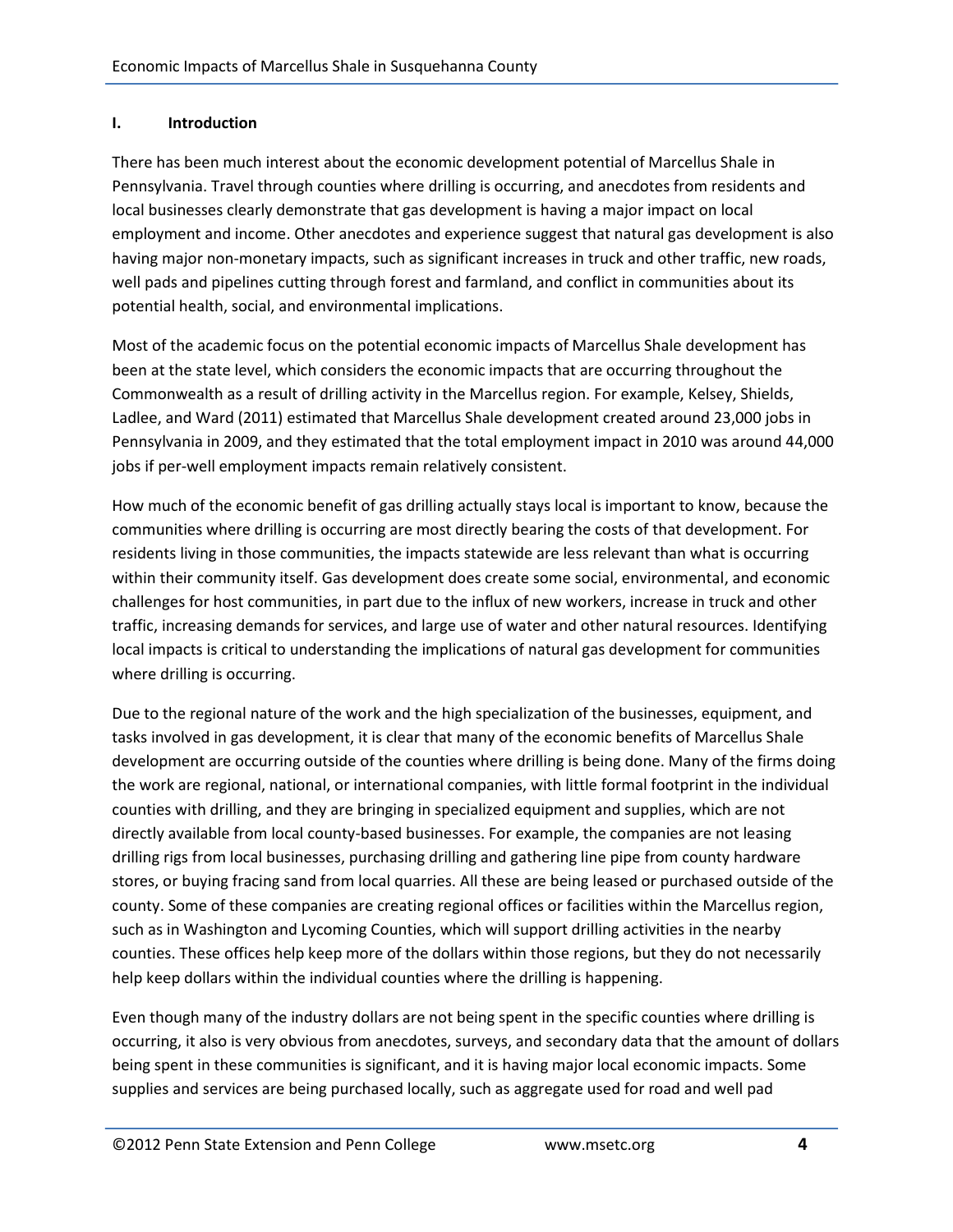construction, local construction and trucking services, motel rooms and other housing, food service, and other materials and services that are not overly specialized or unique to the industry. For example, onethird of the businesses in Bradford County report that their sales have increased due to Marcellus activity (Kelsey, Shields, Ladlee, and Ward, 2011). Local infrastructure investment is being spurred by Marcellus activity, such as rail, roads, and hotels, and local nonprofits informally are reporting major local charitable giving by gas companies. The local economic development impacts of gas development cannot and should not be slighted and must be understood more completely.

This study examines the county-level economic impact of Marcellus Shale activity in Susquehanna County in 2010, using several data sources and tools to estimate the county-level job and income effects. The data includes publicly available industry reports on spending, U.S. Bureau of Labor Statistics employment data, GIS analysis of land ownership, results from a survey of landowners about how they spent leasing and royalty income, and use of the economic impact tool IMPLAN to estimate multiplier effects.

#### **II. Susquehanna County**

Susquehanna County was one of the first counties to experience Marcellus Shale drilling activity. It ranks fifth by number of Marcellus wells in Pennsylvania, with a total 184 between 2008 and 2010 (including 92 in 2010) (DEP). It is a relatively small rural county, with a population of 43,356 in 2010 (U.S. Census) and a labor force of 22,420 (BLS). The county was home to 883 businesses in 2009 (County Business Patterns). More than half of the county's labor force (52 percent) works outside the county, indicating that the county is heavily dependent upon outside economic activity (U.S. Census, 2000).

Drilling permit activity in Susquehanna County is about one-third the level of Bradford County and onehalf that of Tioga County, with 610 drilling permits issued (see Table 1) to 10 exploration and production companies. Nearly half of all drilling permits issued for Susquehanna County were issued to Cabot Oil and Gas with 270 permits, followed closely by Chesapeake Energy with 192 drilling permits or nearly 32 percent of all permits issued for the County.

| Table 1. Marcellus Drilling Permits Issued |      |      |      |      |      |         |                    |
|--------------------------------------------|------|------|------|------|------|---------|--------------------|
| County                                     | 2006 | 2007 | 2008 | 2009 | 2010 | $2011*$ | <b>Grand Total</b> |
| Susquehanna                                |      |      | 62   | 155  | 231  | 153     | 610                |
| *as of August 2011                         |      |      |      |      |      |         |                    |

Roughly 10 energy companies have drilled 335 wells in Susquehanna County since 2006 (see Table 2). The top companies drilling in Susquehanna County are Cabot Oil and Gas with 135 wells, Chesapeake Energy with 85 wells, and Williams Production Appalachia with 28 wells.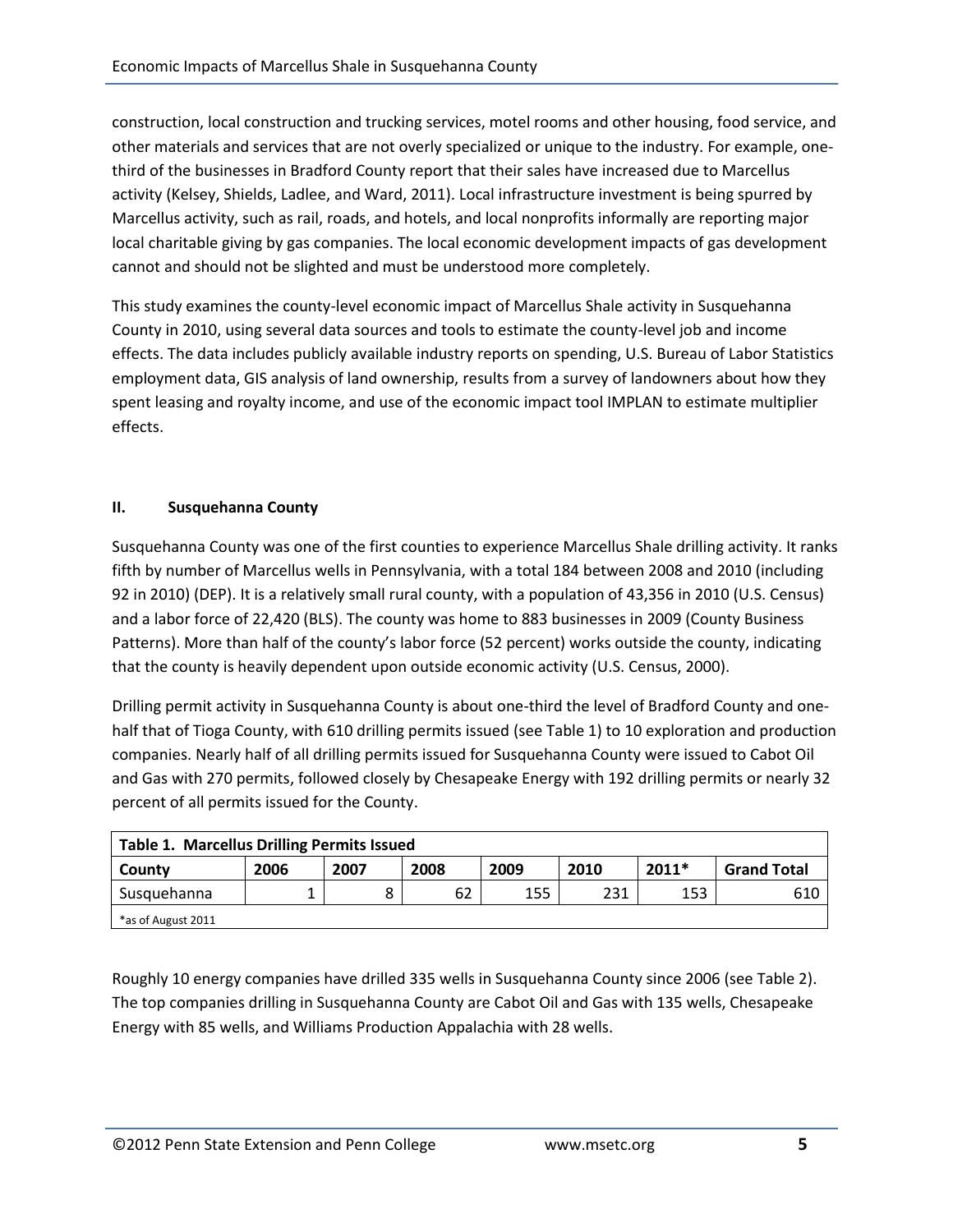| <b>Table 2. Marcellus Wells Drilled</b> |      |      |      |      |      |         |                    |
|-----------------------------------------|------|------|------|------|------|---------|--------------------|
| County                                  | 2006 | 2007 | 2008 | 2009 | 2010 | $2011*$ | <b>Grand Total</b> |
| Susquehanna                             |      | ے    | 32   | 60   | 92   | 148     | 335                |
| *as of August 2011                      |      |      |      |      |      |         |                    |

Several previous economic studies provide insights on the range of economic impacts occurring in the county. State sales tax collections within Susquehanna County increased 10.1 percent between 2007 and 2010, compared to a statewide county level decrease of 3.8 percent (unpublished county-level analysis from Costanzo and Kelsey, 2011), which suggests significant increases in local retail sales activity. Sales tax collections on motor vehicles increased 4.8 percent between 2008 and 2010 (Pennsylvania Tax Compendium, 2011). Realty transfer tax collections in the county during this same period dropped by 27.2 percent, which is a bit greater than the state average decrease of 22.1 percent, suggesting that either the quantity or value of real estate sales declined more in the county than in most other locations of the Commonwealth (unpublished county-level analysis from Costanzo and Kelsey, 2011).

Changes in Personal Income Tax collections are somewhat mixed; total Personal Income Tax collections in the county increased 17.9 percent between 2007 and 2009, according to Pennsylvania Department of Revenue data, compared to a statewide average county level decrease of 5.5 percent during the same time period. Most of the increase in Personal Income Tax collections was due to leasing income rather than employment. Total compensation (e.g. wages and salaries) only increased 4.8 percent in Susquehanna County between these years, while the number of tax returns filed from the county reporting wage or salary income increased slightly (1.0 percent), which suggests there was little increase in total employment by residents within the county. Royalty income, in contrast, increased by 805 percent during this same time period (Kelsey, 2012).

#### **III. Methodology**

This economic impact study used several means to estimate the employment and income impacts of Marcellus Shale development. We relied upon the economic input-output model IMPLAN as a major tool of analysis, modifying the information with results from several surveys that were conducted as part of a statewide economic impact study (Kelsey, Shields, Ladlee, and Ward, 2011). IMPLAN is among the most commonly used economic impact models, and has been frequently used to estimate the job and income effects of natural gas development (Center for Business and Economic Research, 2008; Considine, Watson, and Blumsack, 2011; Kelsey, Shields, Ladlee, and Ward, 2011; National Energy Technology Lab, 2010; Pennsylvania Economy League, 2008; Scott and Associates, 2009). Yet there are clear cautions to its use and interpretation for natural gas development (Kay, 2011; Kinnaman, 2011).

IMPLAN provides information on three types of impacts. **Direct** impacts are those attributed to the activity itself, for example construction jobs supported by money spent refurbishing farm structures. **Indirect** impacts are jobs created in support of the directly impacted sector, for example jobs at a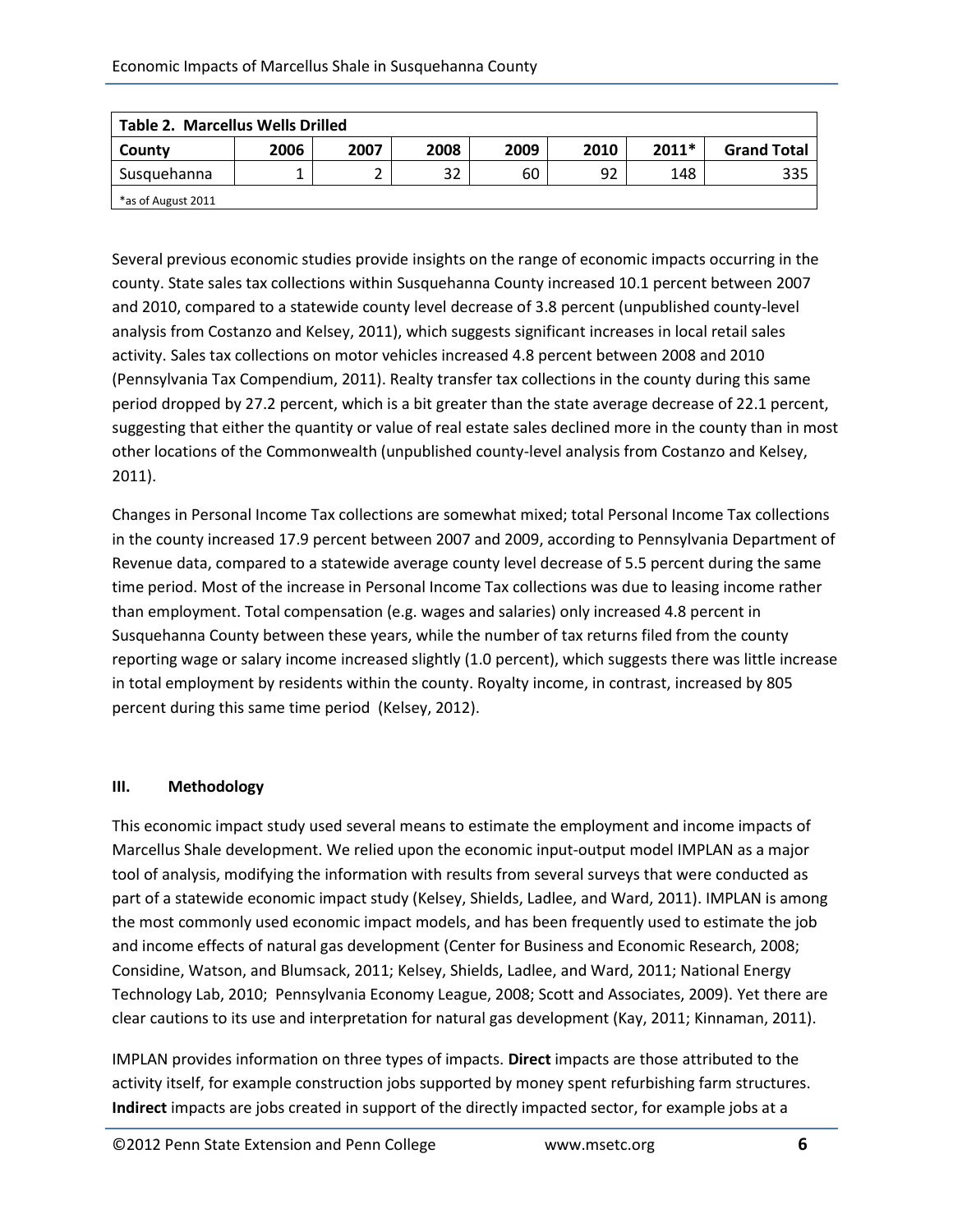lumberyard providing building materials for the farm structure. **Induced** impacts are jobs created by direct and indirect workers spending their own earnings locally.

#### *Leakage*

When considering the economic impacts of an activity, such as development of Marcellus Shale, it is important to track where the dollars are actually going. Money immediately leaving the community, such as purchases from businesses outside of the region, or leasing and royalty dollars going to nonresident property owners, have less local impact than money spent at local businesses. Economists call this spending of dollars outside the area being studied 'leakage,' and it has significant impacts on the economic impacts of change. The smaller the geographic area, generally the larger the amount of leakage will occur because more purchases tend to be from outside the study area.

As discussed previously, much of the gas industry spending related to Susquehanna County is occurring in nearby counties, or even out of state. Where workers live similarly affects leakage of dollars from the community, because paychecks going to workers living outside the county tend to be spent outside the county. This is especially an issue for natural gas development because of the regional nature of the work, with employees often traveling long distances to work sites. The limited availability of housing in some counties, which makes it difficult for workers to find housing within the county where they're working, contributes to this loss of income from the county economy.

Who actually receives leasing and royalty dollars, and how those dollars are spent, has an important influence on the economic impacts of gas development. Not all mineral right owners live within the community where they own the rights, so the leasing and royalty dollars they receive immediately leave the county. If the mineral right owners live elsewhere in Pennsylvania, those dollars will create an economic impact in the owners' county and at the state level, but they do little economically for the county where drilling is occurring. Leasing and royalty payments to owners who live outside of Pennsylvania have little local or state impact since those dollars immediately leave the Commonwealth.

How the dollars are spent also has important implications for the economic impacts. Given the relatively large size of some of the checks mineral right owners are receiving, it is expected that many households will treat these large payments differently than regular income. Anecdotes from areas with substantial Marcellus activity suggest that many landowners are spending more on consumer durables, or saving or investing the dollars. For example, new tractors, vehicles, and four wheelers are being purchased, many houses and barns are being repaired, and mineral right owners are otherwise using the dollars in special ways.

The size and composition of the local county economy similarly affect how many dollars circulate within the local economy. If the local economy is small, local residents and businesses are more likely to make purchases outside of the county because some of what they want or need is not available locally, reducing local economic impacts of change because those dollars quickly leave the community.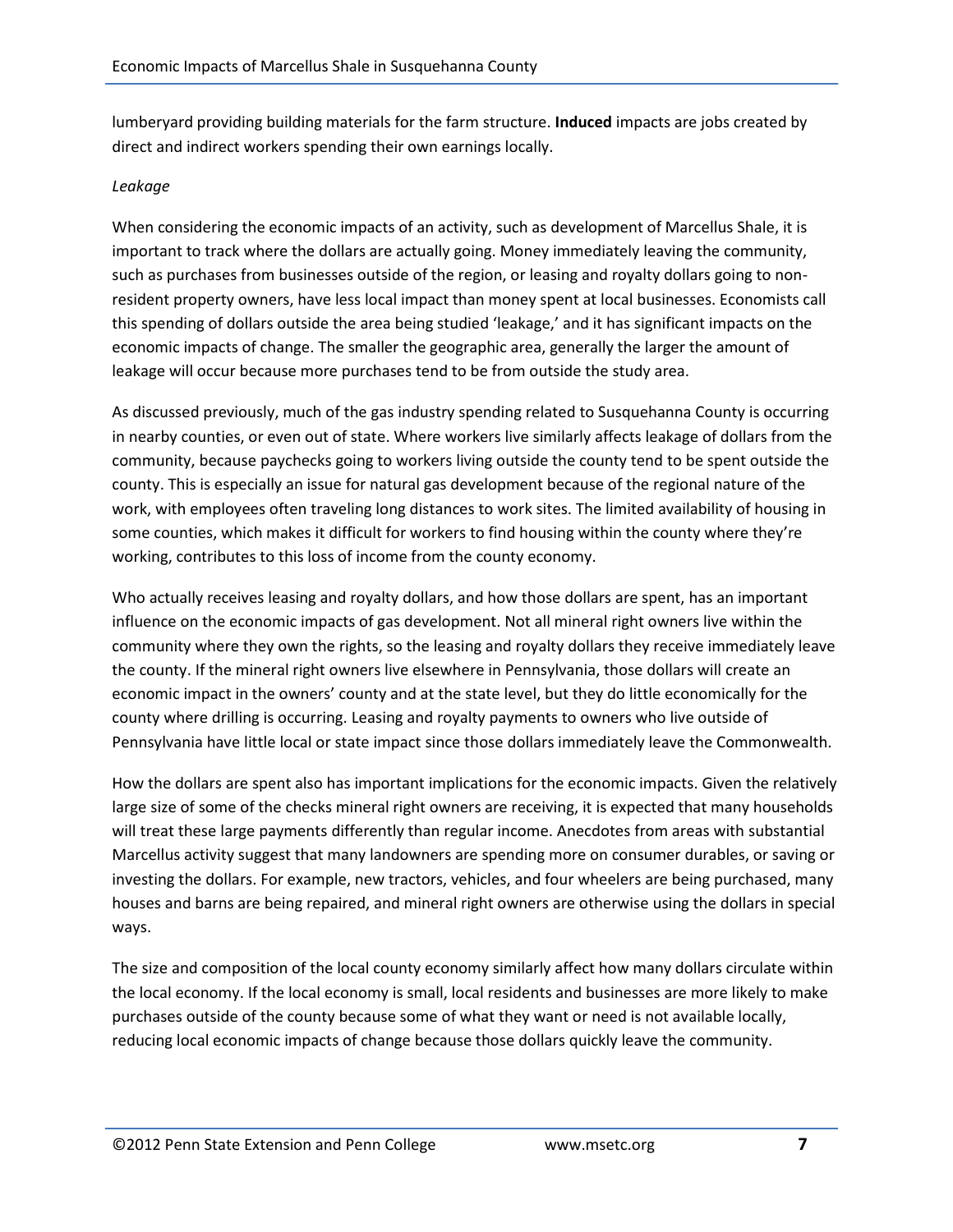#### *A. Company Spending and Payroll*

Published spending information, as collected and reported by Considine, Watson, and Blumsack (2011), indicates that natural gas companies spent \$11.48 billion in Pennsylvania during 2010. Considering exploration, upstream, and midstream spending (e.g. everything but leasing and royalty payments), this was \$6.23 million per well. Much of this spending was in services, supplies, and equipment, rather than people; estimates are that only about 13 full-time equivalent jobs are created per well during this drilling phase (Brundage, et al, 2011). The reported industry spending includes expenditures on road repairs, charitable giving, and other activities of the companies within Pennsylvania.

We attempted to gather data from the major natural gas companies about their spending patterns to identify how many dollars are going locally, but none ultimately provided such information for use in this study. We similarly were unable to obtain information about the percentage of workers in the county who actually live in the county and thus how many industry payroll dollars go into the local economy.

Because the amount of gas development dollars can be so large relative to the actual size of the local economy in many rural counties with drilling activity, assumptions about industry spending and payroll would significantly affect the study results and could too easily lead to implausible findings. For example, gas industry spending (excluding leases and royalties) to drill the 386 wells in Bradford County during 2010 likely was around \$2.4 billion, given average per well expenditures. This is larger than the size of Bradford County's total economy in 2009, which was \$1.8 billion, as measured by total personal income (U.S. Bureau of Economic Analysis). Gas development has had significant economic effects in the Commonwealth, but it has not more than doubled the size of individual county economies. Clearly, much of the industry spending has not been within the counties where drilling is occurring.

Rather than make questionable assumptions about how much industry spending actually occurs locally and how many of the workers in the county actually live there, we use U.S. Bureau of Labor Statistics (BLS) direct observations of how employment has changed in the county between 2001 and 2010 and compared this to statewide employment trends. These actual employment changes in the county reflect the influence of industry spending. Such a direct observation approach foregoes the ability to identify direct, indirect, and induced employment changes, but it does provide a clear picture of the overall employment changes in the county.

#### *B. Leasing and Royalty Income*

Not all leasing and royalty dollars are immediately spent in the local economy, since some of the dollars go to non-county residents (and thus immediately leave the county), and mineral right owners typically save at least a portion of such dollars for use in later years. In addition, how dollars are spent has important implications for that economic impact. We used GIS analysis of land ownership patterns and survey results about the use of lease and royalty dollars (Kelsey, Shields, Ladlee, and Ward, 2011) to estimate how many leasing and royalty dollars went to Susquehanna County households and how households spent those funds. Each of these will be explained in turn.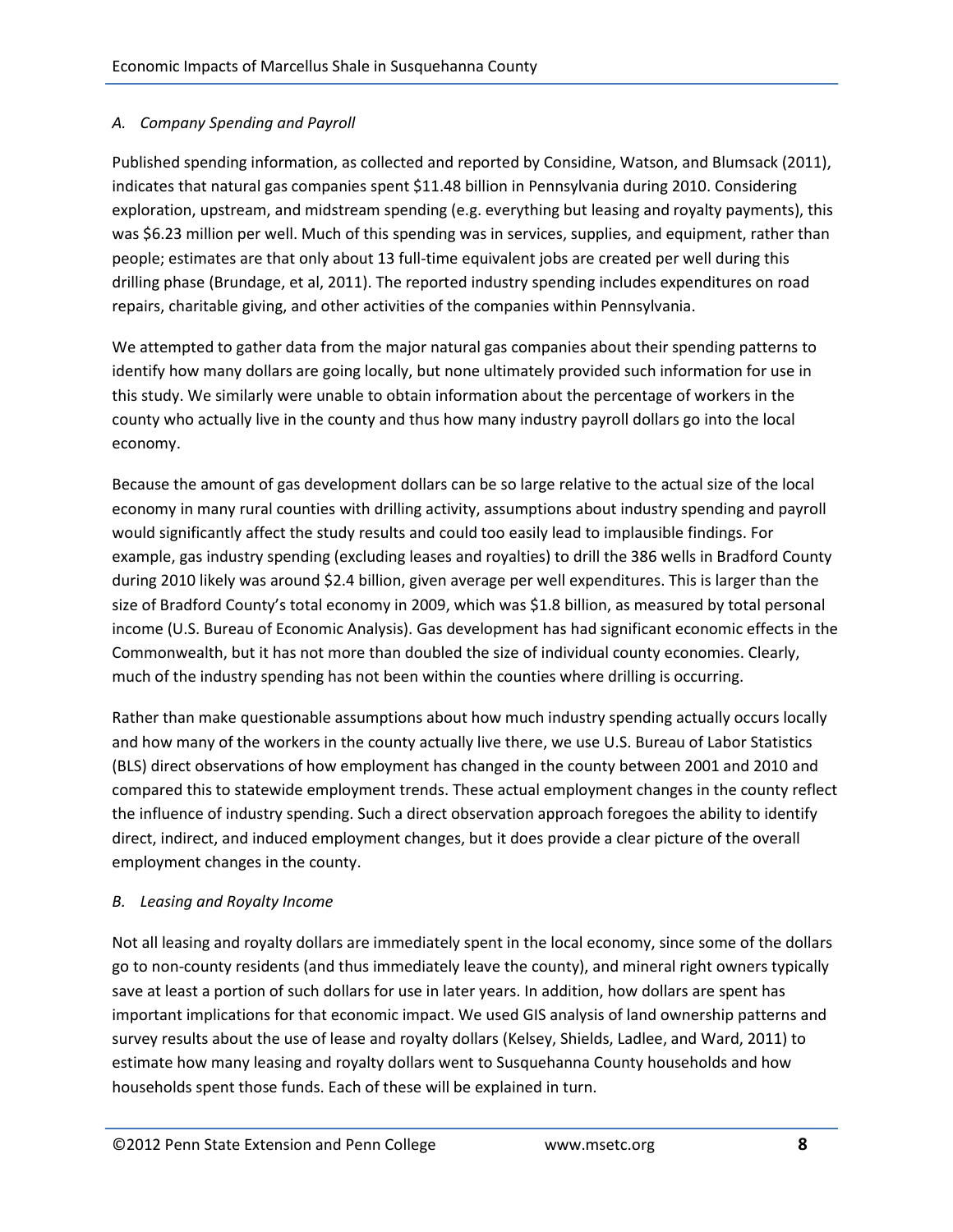#### *1. GIS Analysis of Ownership*

We could find no publicly available documentation that tracks ownership of mineral rights, other than on a deed-by-deed basis. All county governments do maintain active records of surface ownership, compiled so it is possible to clearly and easily identify owners of parcels and to identify aggregate patterns of ownership. We used this data in GIS format to calculate the percentage of land owned by people living within the county.

Land ownership provides a good proxy for mineral right ownership, except in places where the mineral or gas rights have been severed. Fortunately for this study, severed mineral rights are relatively uncommon in Susquehanna County, so the GIS analysis should relatively accurately reflect mineral right ownership.

#### *2. Amount of Leasing and Royalty Dollars*

Available data on leasing and royalty income is only available from industry at the state level, rather than at the county level. To estimate the amount of leasing income in Susquehanna County in 2010, we calculated each county's share of the Marcellus play's total land area in Pennsylvania and assumed that each county received that same proportion of total leasing income. In other words, if a county was 6 percent of Pennsylvania's Marcellus area, we assumed that mineral right owners in that county received 6 percent of all the leasing dollars paid statewide in 2010. This likely overestimates the actual leasing dollars going to Susquehanna County in that year, because much of the leasing activity in that county occurred several years earlier.

Royalties going to the county were estimated using industry reports of total royalties paid in 2010 (Considine, Watson, and Blumsack, 2011), divided by the total number of active Marcellus wells in Pennsylvania. The data suggest that royalties paid in 2010 averaged \$148,561 per well. The average includes some Marcellus wells that have been drilled but as yet are not hooked into pipelines and thus are not yet producing income.

#### *3. Local Use of Leasing and Royalty Dollars*

To estimate how local mineral right owners are spending their leasing and royalty income, we used results from a survey of 1,000 landowners located within one thousand feet of active Marcellus wells in Pennsylvania's Bradford and Tioga Counties, as reported in Kelsey, et al (2011). That survey had a response rate of 50.1 percent. Four hundred and twelve of the respondents had leased their land for natural gas drilling (rather than a prior owner having done so).

When weighted by the amount of dollars each landowner was paid, about 55 percent of the total leasing dollars were saved in the year they were received (see Table 1), rather than being immediately spent. About 66 percent of all the royalty dollars were similarly saved for the future. Other common uses of the dollars included paying state and federal taxes (17 percent of leasing dollars), purchasing vehicles (9 percent of leasing dollars), and real estate (5 percent of leasing dollars).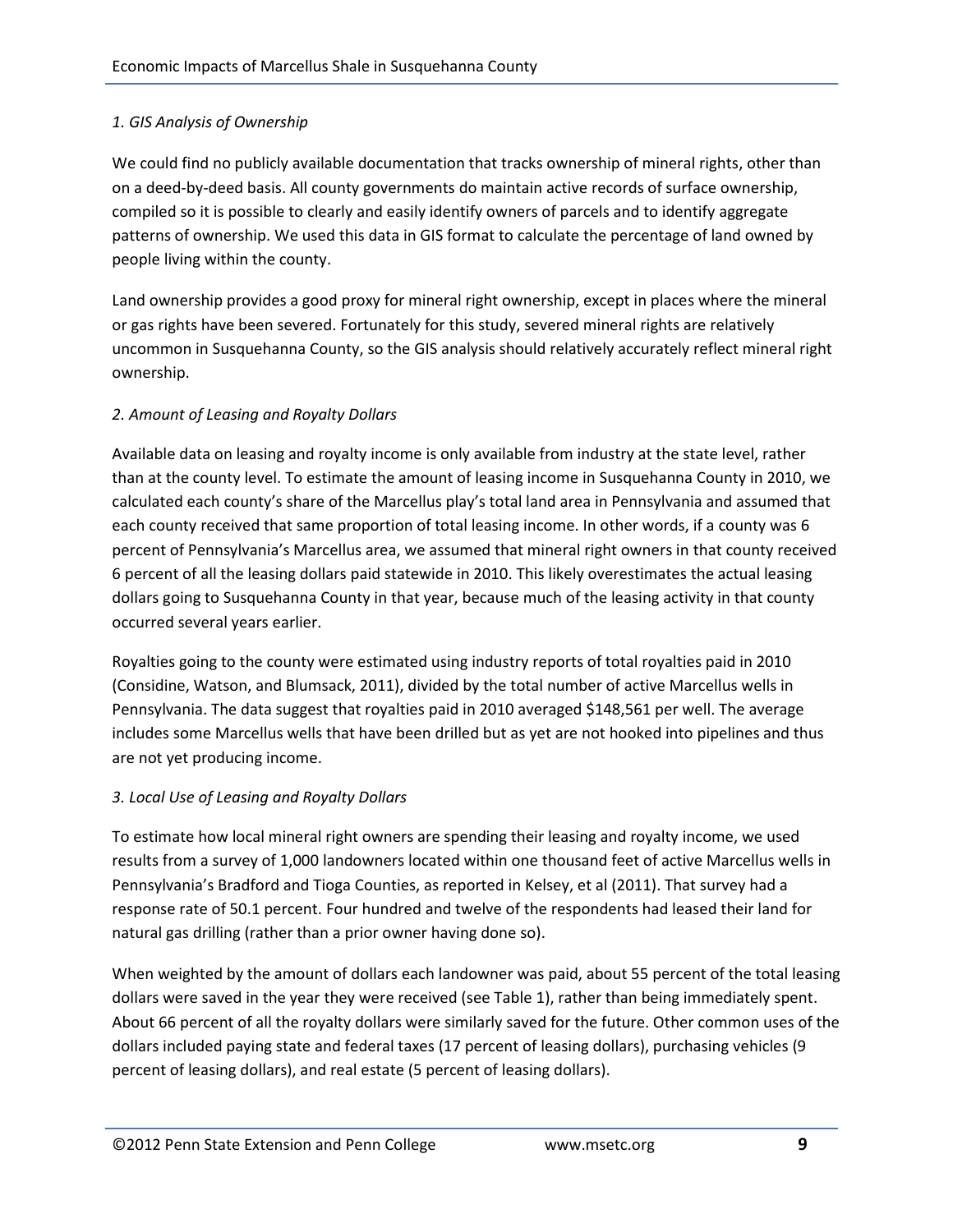| Table 3. Mineral Right Owners' Use of Leasing Dollars, Bradford & Tioga Counties |    |                    |          |  |  |
|----------------------------------------------------------------------------------|----|--------------------|----------|--|--|
| <b>Sectors</b>                                                                   |    | <b>Total Spent</b> | Percent  |  |  |
| <b>Consumer Goods</b>                                                            | \$ | 4,738              | 0.2%     |  |  |
| Food                                                                             | \$ | 229                | 0.01%    |  |  |
| Farming                                                                          | \$ | 103,191            | 4.36%    |  |  |
| <b>Motor Vehicles</b>                                                            | \$ | 213,658            | 9.02%    |  |  |
| <b>Health Services and Insurance</b>                                             | \$ | 38,977             | 1.65%    |  |  |
| Investments, Savings & Finances                                                  | \$ | 1,307,501          | 55.19%   |  |  |
| New Building Construction/Home                                                   |    |                    |          |  |  |
| Improvements                                                                     | \$ | 41,561             | 1.75%    |  |  |
| <b>Real Estate</b>                                                               | \$ | 122,100            | 5.15%    |  |  |
| Taxes                                                                            | \$ | 415,130            | 17.52%   |  |  |
| Vacations, Travel & Entertainment                                                | \$ | 8,430              | 0.36%    |  |  |
| Other                                                                            | \$ | 113,387            | 4.79%    |  |  |
| <b>Total</b>                                                                     | \$ | 2,368,902          | 100.00%  |  |  |
|                                                                                  |    |                    | $N = 42$ |  |  |
| Source: Kelsey, Shields, Ladlee, Ward, 2011                                      |    |                    |          |  |  |

The spending on 'farming' reflects that much of the leasing and royalty dollars are going to farmers, which is not surprising given that farmers own a significant proportion of Pennsylvania's land. Such spending is consistent with anecdotes and written comments in the survey that many farmers are using Marcellus dollars to buy new tractors, fix barns, and build new structures.

We estimated the impacts of household spending by increasing household expenditures using the categories identified in Table 3. We subsequently aggregated the IMPLAN sectors representing each of the broader spending categories. We applied default IMPLAN margins to the consumer goods, food, automotive, and health services category. For farm spending, within IMPLAN we separated out hard expenses (machinery and buildings) from operating expenses and calculated the ratio of machinery and building expenses to operating expenses, which was about 2:1. We then used this ratio to allocate farm spending between these two categories of farm investments.

From an economic impact perspective, spending on 'real estate' primarily involves simply shifting existing assets between owners rather than creating new economic value. The commissions paid to realtors, financing costs, deed searches, and other costs associated with buying and selling real estate do have an economic impact; however, these are payments for services. For this study, we assumed that 10 percent of the spending on real estate went for such commissions and activities, and the remaining 90 percent was simply a transfer of existing assets between owners. Improvements to real estate, such as new building construction and home repairs, also have an economic impact since these are spending to create assets, but this was a separate category in the survey and was included directly in the analysis. Savings generate a minor amount of new economic activity for the financial firms handling the funds. In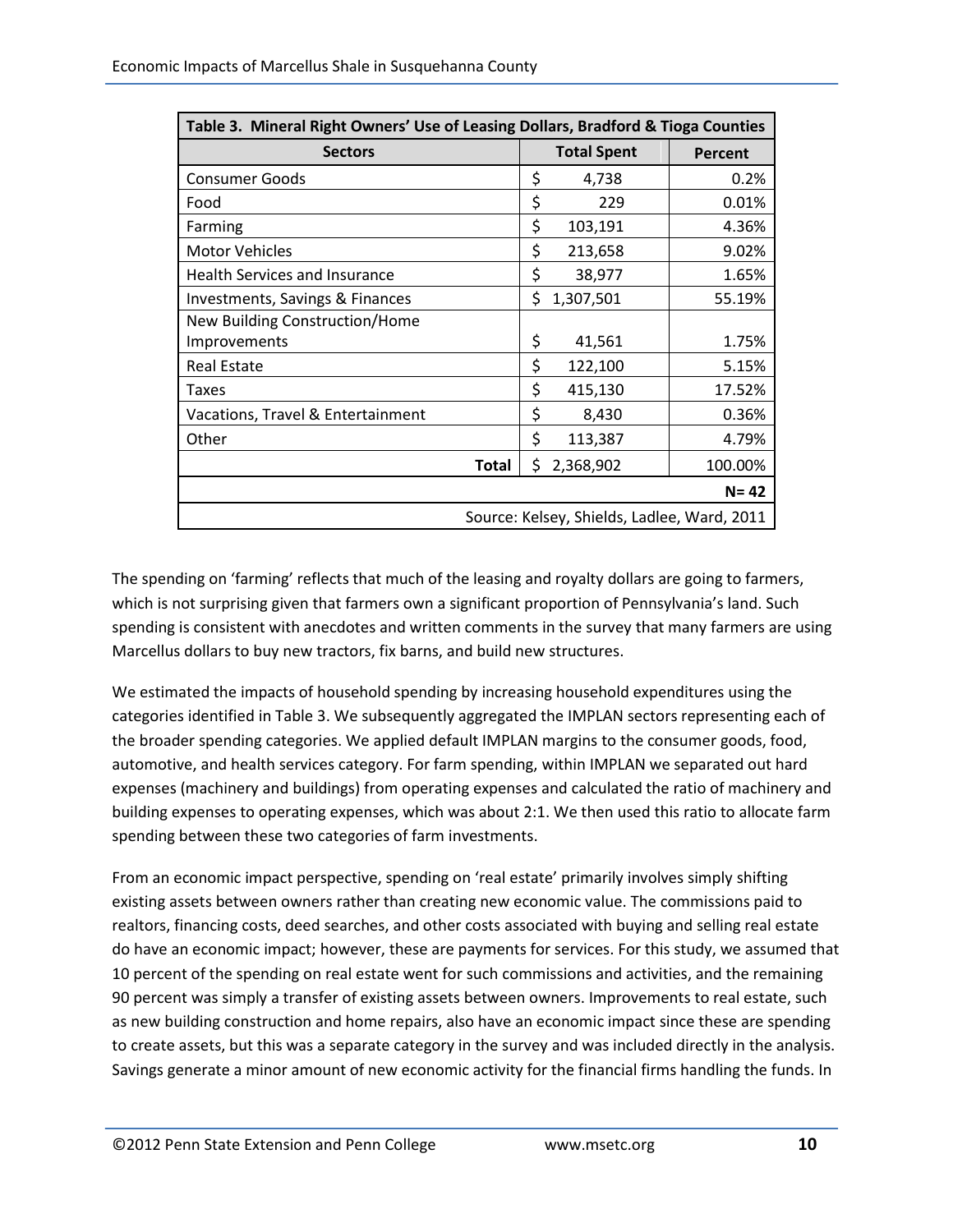our analysis, we assumed that savings would generate service fees of 1.5 percent, generating new activity within the financial services sector.

Forty-two respondents completed the question about the percentage of royalty income they spent in the year they received those dollars, but only 10 completed all the detailed questions about where they actually spent those 34 percent of royalty dollars. Due to this relatively small number of responses, we estimated the impact of the royalty dollars respondents spent in 2009 by increasing household income in the median income household spending category for Pennsylvania.

#### IV. **Results**

#### 1. Select Employment and Labor Market Trends in Susquehanna County

Growth in Marcellus activity has resulted in some job gains in the county. According to the US Bureau of Labor Statistics (BLS), Susquehanna County had 8,719 total jobs in the fourth quarter of 2010. This is an increase of 162 positions from 12 months earlier (2 percent). The employment trend in the county closely parallels state employment trends, other than in the most recent year (see Figure 1).



Figure 1: Total County Employment: 2001-2010

Source: Bureau of Labor Statistics/QCEW

With this job growth, the local unemployment situation is improving. According to the BLS, about 1,633 people were unemployed in Susquehanna County in July 2011. This is up from 1,115 from 2 years earlier, but nearly 827 lower than its peak in March 2009 (see Figure 2).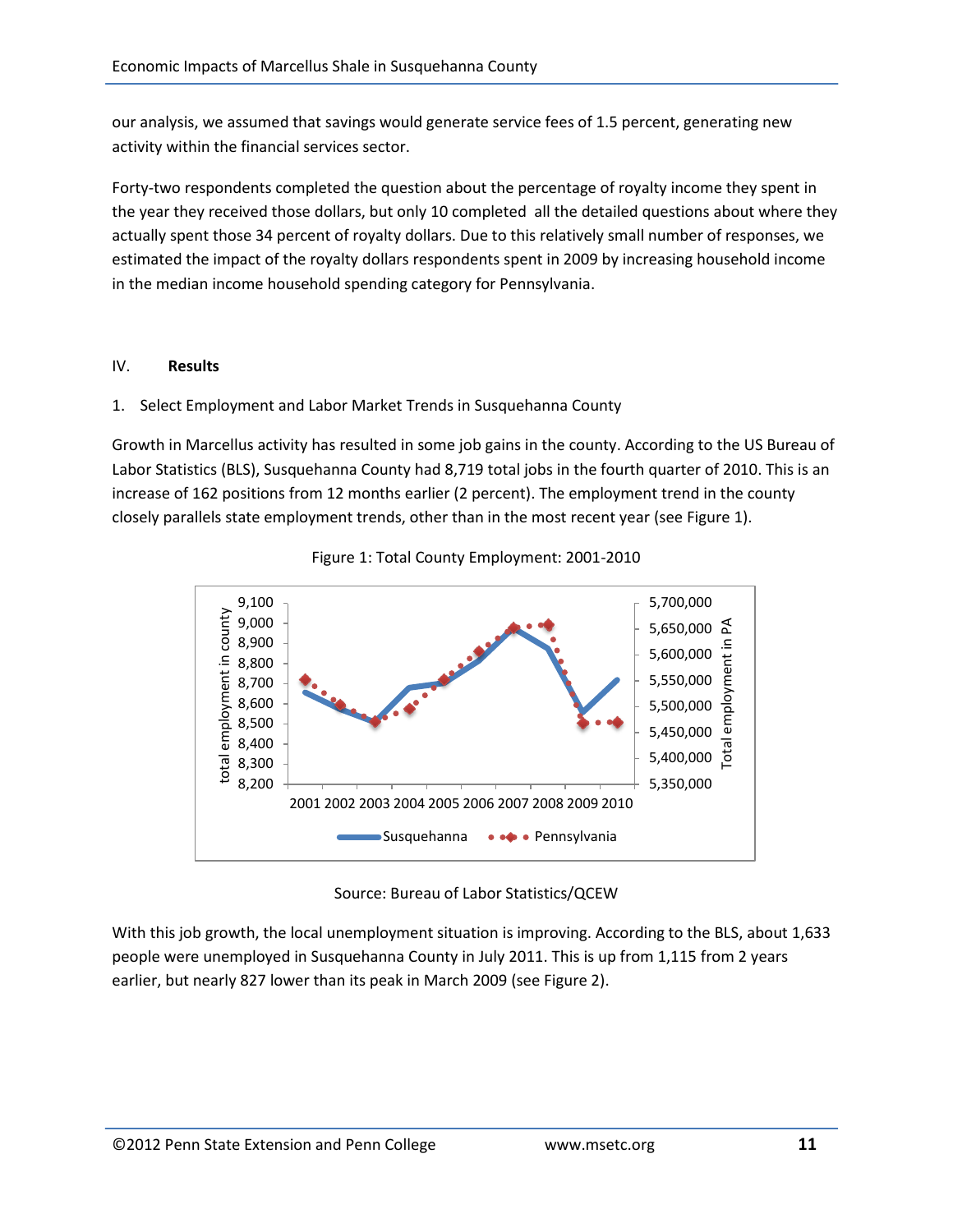

Figure 2. Number of County Unemployed: 2001-2010



Natural gas sector jobs are categorized as 'Mining' in Federal industrial classifications, so gas sector employment changes are reported in the mining sector. According to the BLS, Susquehanna County's mining employment totaled 545 in 2010, up almost 200 jobs from the previous year. Preliminary estimates indicate the average annual pay for these jobs in 2010 was almost \$58,000.



Figure 3. Total County Mining Employment: 2001-2010

Source: Bureau of Labor Statistics/QCEW

According to Considine et al, 2011, construction is one of the largest ancillary economic activities for Marcellus activity. Yet between 2009 and 2010, the industry was relatively unchanged at 391 jobs in Susquehanna County (see Figure 4). This is down from a high of 474 jobs in 2007.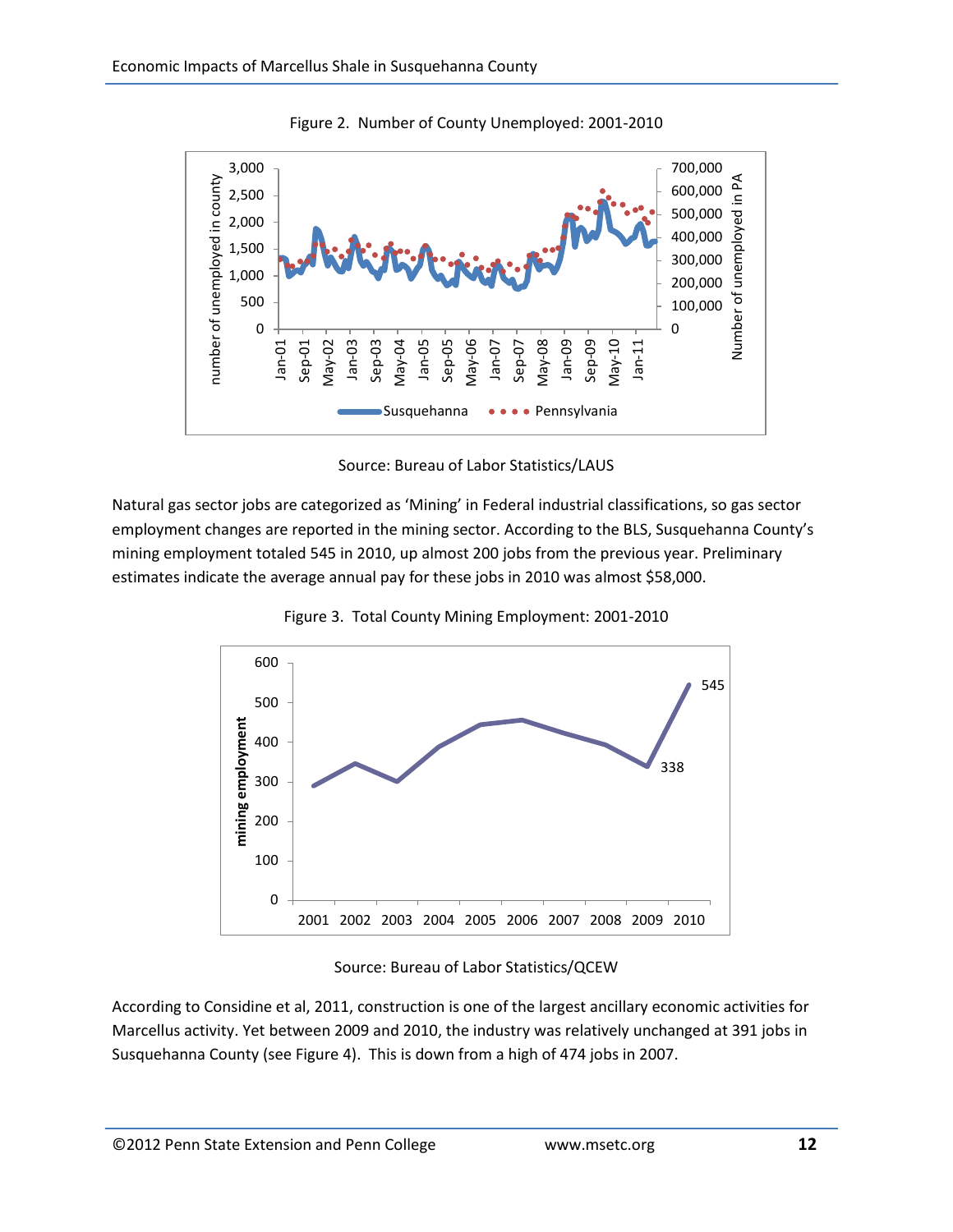

Figure 4. Total County Construction Employment: 2001-2010

Source: Bureau of Labor Statistics/QCEW

The trade, transportation, and utility (TTU) sector is another closely aligned set of industries. Trade captures both retail and wholesale activities, with gains in this aspect closely aligned with increases in household income and wealth. Transportation and utility employment captures, among other things, the impacts of water hauling and other transport. According to BLS data between 2009 and 2010, Susquehanna County employment in the trade, transportation, and utility sector increased by 11 jobs.



Figure 5. Total County Trade, Transportation and Utility (TTU) Employment: 2001-2010

Source: Bureau of Labor Statistics/QCEW

Employment growth affects the need for worker housing and food service. Discussions with local entrepreneurs and leaders indicated that many gas-related workers are living in motels and that some restaurants are experiencing significant increases in business. The BLS data report that Susquehanna County lost 14 jobs in the accommodation and food service sector between 2009 and 2010 (see Figure 6). This decline is consistent with its experience in prior years.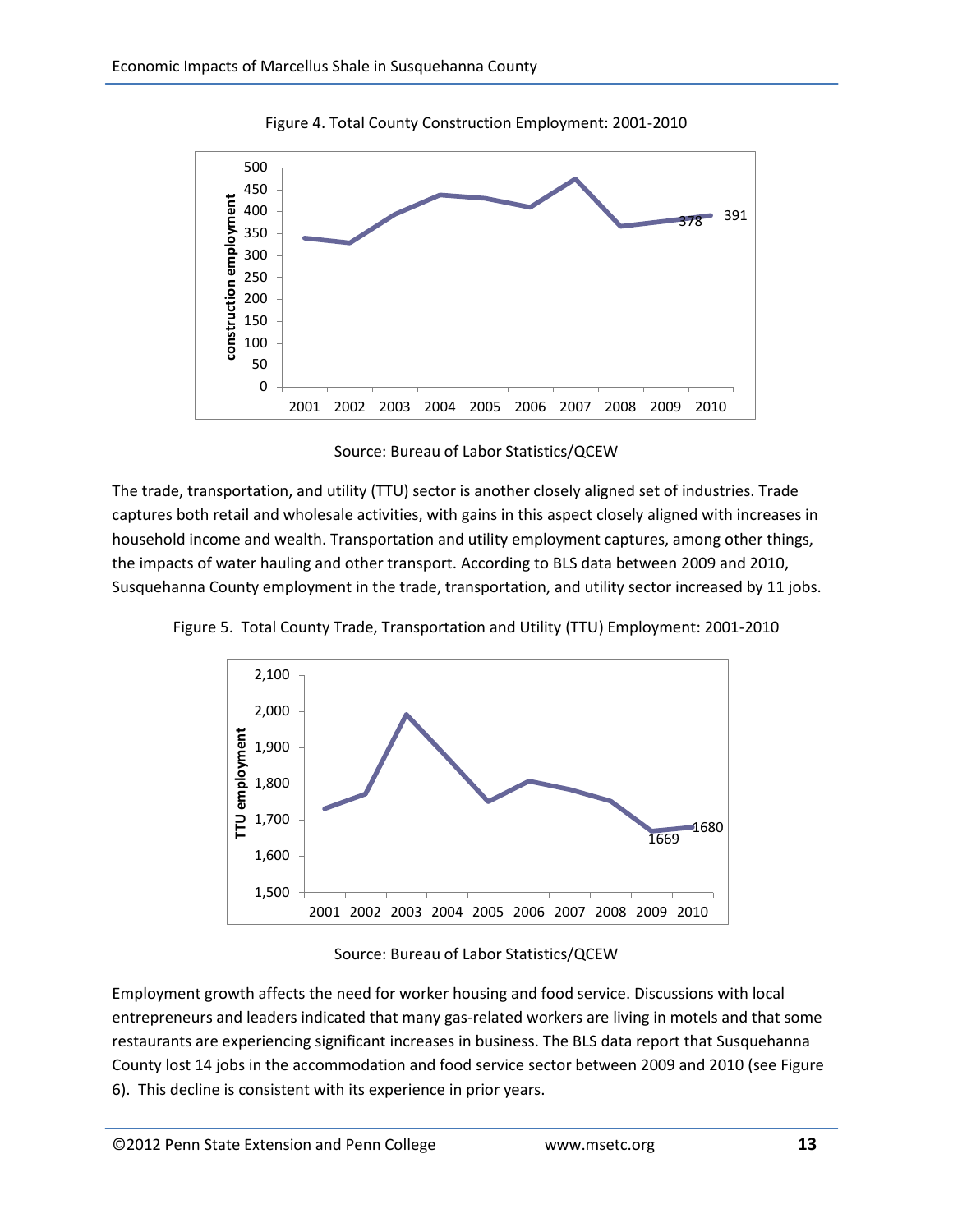

Figure 6. Total County Accommodations and Food Service Employment: 2001-2010

Source: Bureau of Labor Statistics/QCEW

#### **2. Economic Impacts of Additional Household Income from Leasing and Royalties**

#### *Leasing Impacts*

Based on industry spending patterns and land development patterns, we estimated that Susquehanna County landowners received \$92.1 million in leasing income in 2010. According to our analysis of land ownership records, we estimate 66.7 percent of this leasing income (\$61.5 million) went to mineral rights owners current living in the county, with the remainder going to owners living outside of the county. Not all of this money is spent locally. Based on the results of the landowner survey that indicated landowners are saving 55 percent of the leasing dollars they receive, and the amount going to state and federal taxes, we estimated that about \$14 million of leasing income was spent by Susquehanna County residents in 2010. To model the economic impacts of this spending, we used the survey responses to break this spending down across 10 economic categories in the county and entered these as increases in final demand in the appropriate IMPLAN sectors.

Overall, we estimated that leasing income in 2010 generated \$11.8 million in output, either directly or through multiplier impacts, which supported \$4.6 million in labor income and about 134 jobs in Susquehanna County (see Table 4). This economic impact is lower than the new income being spent by residents, which is unusual compared to most economic impacts. The results reflect that the economy in Susquehanna County is relatively small, which means residents spend much of their income outside the community. It also occurs because the leasing spending is atypical, with a large share going to motor vehicles. Typically a large proportion of the sale price of such goods goes to cover the wholesale cost the retailer paid to a supplier outside the county, so those dollars immediately leave the community rather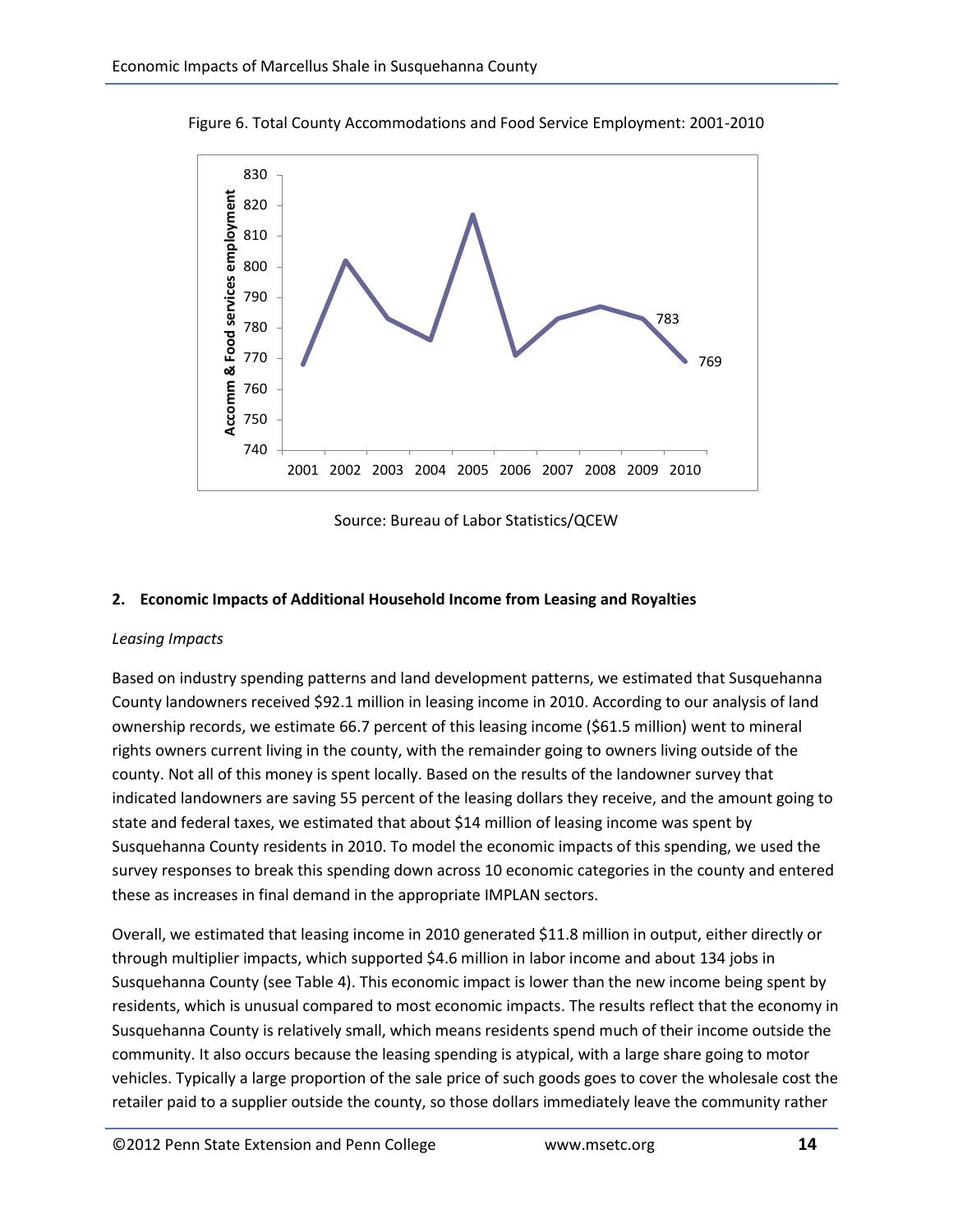than being re-spent. For example, if a consumer buys a new car for \$30,000 from a local dealer, most of this purchase price goes directly to the auto manufacturer.

| Impact Type         | Employment | Labor Income   | <b>Total Value Added</b> | Output          |
|---------------------|------------|----------------|--------------------------|-----------------|
| Direct Effect       | 103.6      | \$3,651,407.90 | \$4,895,325.77           | \$8,937,147.67  |
| Indirect Effect     | 14.3       | \$471,989.65   | \$647,617.31             | \$1,255,700.87  |
| Induced Effect      | 15.8       | \$499,938.62   | \$961,025.05             | \$1,671,553.47  |
| <b>Total Effect</b> | 133.7      | \$4,623,336.18 | \$6,503,968.14           | \$11,864,402.01 |

Table 4. Economic Impacts in Susquehanna County of Leasing Income

#### *Royalty Impacts*

We used a similar method to estimate the local economic impact of royalty payments to mineral right owners living in Susquehanna County, adjusted for savings. To estimate the impacts, we used IMPLAN's median household income category with \$3.1 million in 2010.

Overall, we estimated that this local spending of royalty income supports \$1.3 million in county output, \$417 thousand in labor income, and about 13 jobs (see Table 5).

| Table 5. Economic Impacts in Susquehanna County of Royalty Income |  |
|-------------------------------------------------------------------|--|
|-------------------------------------------------------------------|--|

| Impact Type           | Employment               | Labor Income | <b>Total Value Added</b> | Output         |
|-----------------------|--------------------------|--------------|--------------------------|----------------|
| Direct Effect         |                          |              |                          |                |
| Indirect Effect       | $\overline{\phantom{0}}$ |              | $\overline{\phantom{0}}$ |                |
| <b>Induced Effect</b> | 13.1                     | \$417,259.13 | \$764,206.06             | \$1,278,590.76 |
| <b>Total Effect</b>   | 13.1                     | \$417,259.13 | \$764,206.06             | \$1,278,590.76 |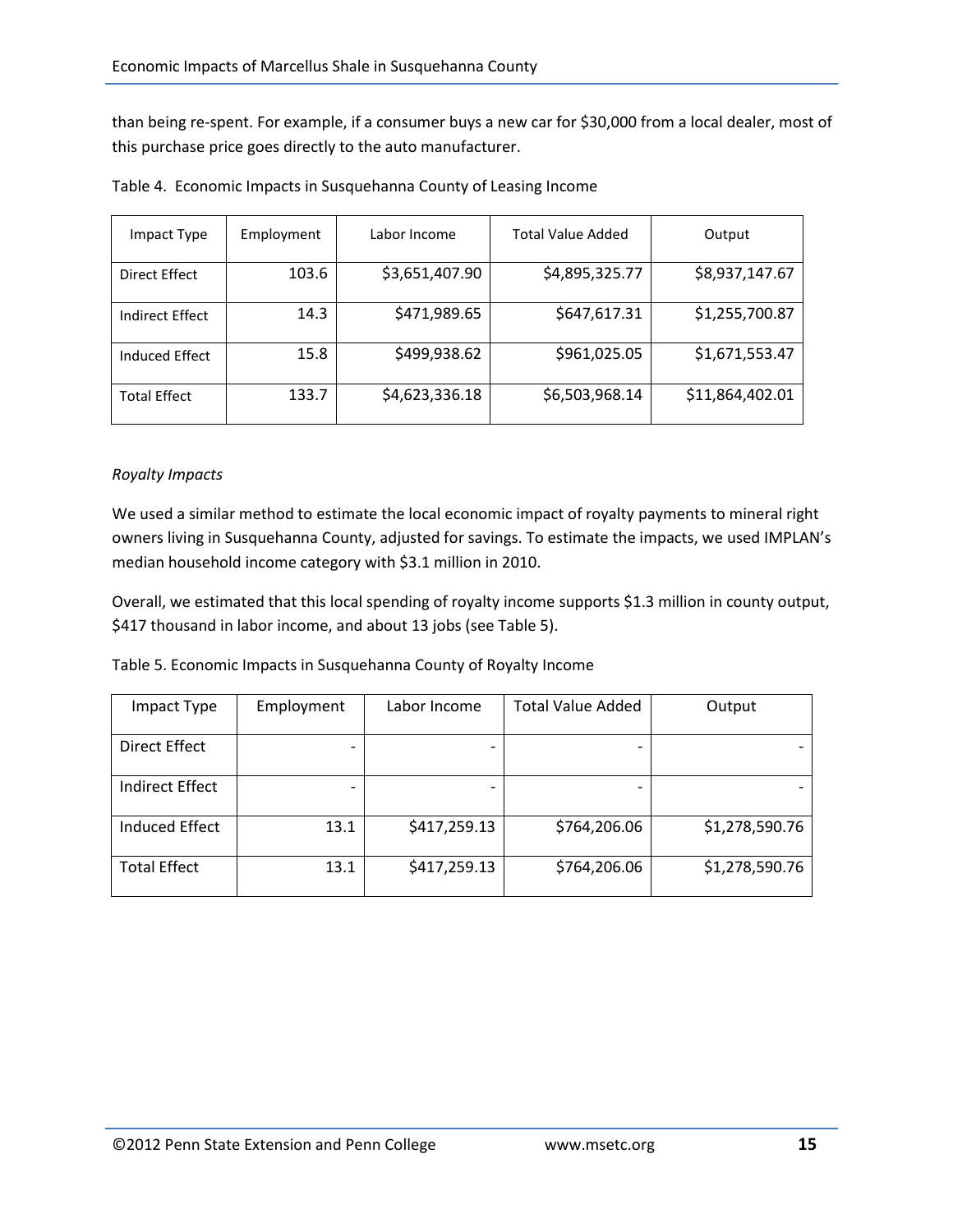#### **V. Discussion**

U.S. Bureau of Labor Statistics numbers require some care in interpretation. They are actual employment changes that have occurred in the county during the years of drilling activity, which shows clearly how total employment has changed. Their numbers include employment changes associated with both industry and mineral right owner spending, so the IMPLAN-based estimates in this analysis are already included in those figures. How many of the jobs in the county are directly or indirectly related to Marcellus Shale activity is not directly apparent from these numbers because it is unclear what would have occurred in the county in the absence of Marcellus development. For example, there may have been some layoffs in non-gas related firms in the sector between 2009 and 2010, so the gas development could have helped prevent major employment losses in the sector.

We did not try to quantify the costs of Marcellus Shale development, such as effects on the environment and health. In addition, we did not address the distribution of benefits and costs between individuals, even though the equity of how these are distributed underlies much of the current policy debate about Marcellus Shale.

The composition of the economic impacts will change as the play matures. Leasing income currently is relatively high compared to royalty income, since the play is relatively young. As leasing activity slows and more wells come on-line, the amount of leasing income will substantially decline, and royalty income should significantly increase.

#### *Local Economic Impacts and Leakage*

These county-level employment numbers may be lower than some would expect (only a 2 percent net increase in employment), given the relatively large amount of money the industry reports spending to develop wells and related infrastructure in the county and the amount of activity that is visible within the county. Local employment gains are smaller than the 13 full-time equivalent jobs per well estimated in prior studies (Brundage et al, 2011), suggesting many of the jobs and much of the income associated with drilling in the county are being created elsewhere, outside the county. This is not surprising due to the rural nature of the county and the relatively small size of its economy, which typically means a larger share of economic activity occurs with businesses, jobs, and workers from outside the county. There thus is less ability to capture economic benefits than in larger economies. This leakage is exacerbated by the spatial nature of natural gas development, with activities shifting frequently from well pad to well pad across the entire region and the supporting infrastructure (and jobs) spread across the region rather than being solely based in the county.

One surprising result was that the economic impacts resulting from lease and royalty dollars going to county residents were not larger, given the amount of these dollars. The relatively large proportion of such spending going to motor vehicles and other retail purchases, combined with the small, rural nature of the county economy, means that much of the dollars going to local mineral right owners end up being spent outside the county. The county and its economy may simply be too small to capture a large proportion of the economic impacts of Marcellus Shale development.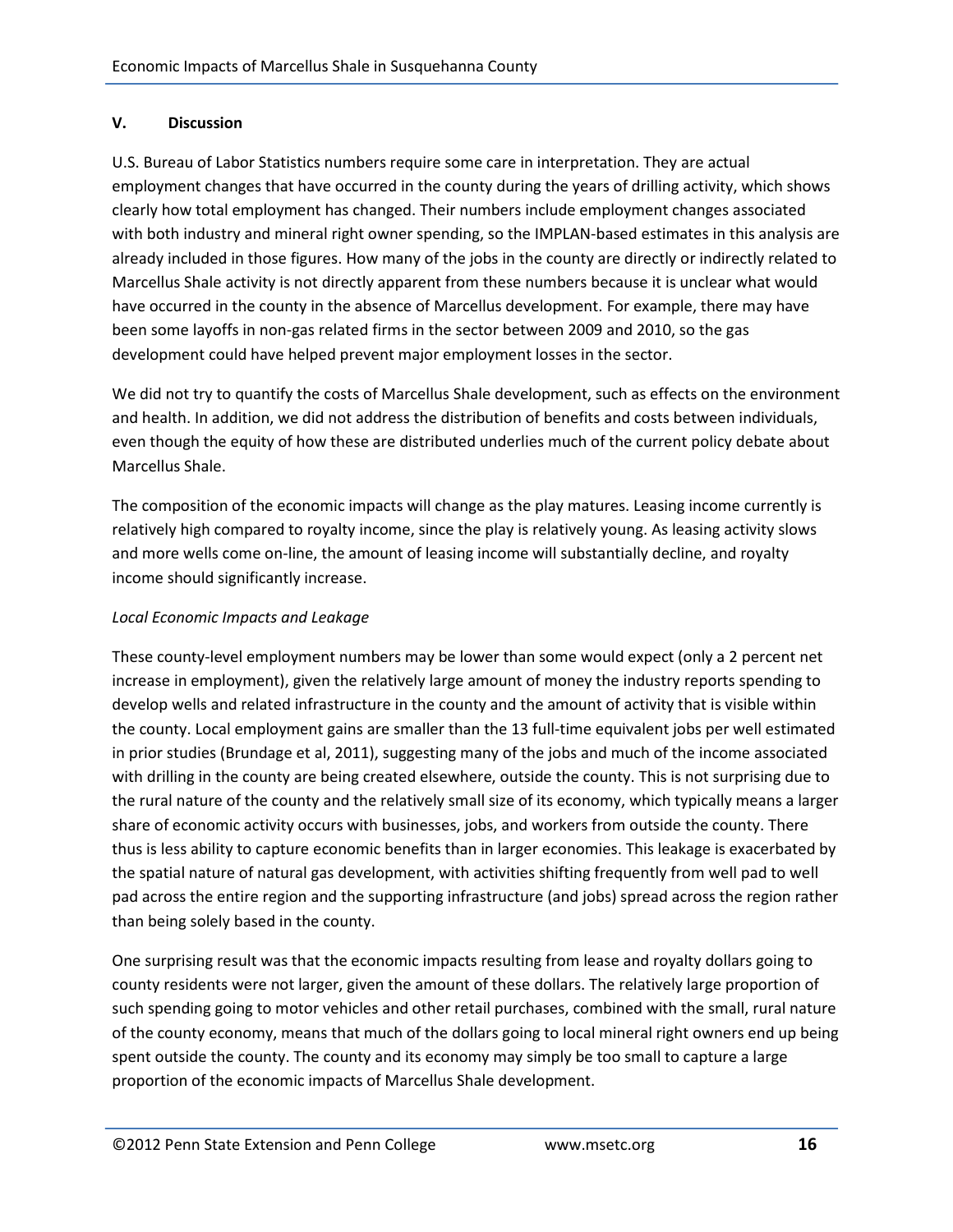#### *Local Activity Doesn't Necessarily Mean Local Economic Impact*

The spatial nature of development and the industry mean that local drilling and gas-related activity may not necessarily have a strong connection to the county's economy, other than through the lease and royalty payments to resident mineral right owners. To the extent that the workers live outside the county, the companies are not based in the county, and a majority of the equipment and materials were not purchased or produced within the county, drilling and pipeline construction activity in Susquehanna County may have little direct contribution to the local county economy. For example, a truck driver living in Williamsport and working for a company based there may be driving into and out of Susquehanna County to deliver materials and thus be very visible on the roads, but their individual direct connection to the local economy may solely be buying lunches and other incidental purchases if they stop at a local store. Similarly, drilling activity on parcels where non-residents own the mineral rights has less local economic impact because those leasing and royalty dollars immediately leave the community. Visible activity and anecdotes do not necessarily mean local economic impacts are occurring.

The actual observed employment and income effects in the county, compared to the amount that industry reports they spend per well, suggest that a significant proportion of such expenditures occur outside of the county where a well is drilled. This would include purchasing services, supplies, and materials from companies based outside the county, hiring workers who live outside the county, and using materials and supplies that were manufactured outside the county. Yet the dollars being expended are large enough, even with the leakage, that a significant amount of spending clearly does occur within the county itself and is having a positive job and income impact.

#### *Economic Development implications*

Even though it was not directly analyzed within this study, it is absolutely critical to keep in mind that the direct economic impacts from Marcellus Shale development will be transitory because this is a nonrenewable natural resource. When the gas is gone, the direct economic impacts likewise will be gone. In addition, the majority of the employment impacts will occur during the drilling phase of gas development, not during the production phase (see Brundage et al, 2011). The same phenomenon will occur with royalty income due to the shape of Marcellus Shale well production curves (Kelsey, 2011, unpublished analysis). Susquehanna County residents and businesses thus need to view natural gas development as a temporary boost to their local economy and be actively working to ensure that the development is tailored in ways that it leaves their community better off long term. This includes maintaining the local quality of life, ensuring current infrastructure investments have long-term usefulness (and are paid off before the boom slows), encouraging the creation of local businesses that broaden the economy so it is less dependent in the long run upon gas development, and protecting the water, air and forest ecosystems that future generations will depend upon.

The relatively large amount of dollars leaving the community, both through employment and leasing/royalty spending, are an opportunity for economic development. A variety of actions can be taken to increase the amount of dollars that stay and circulate within the local economy. Building more housing would allow a larger share of workers to live within the county (and thus to spend more of their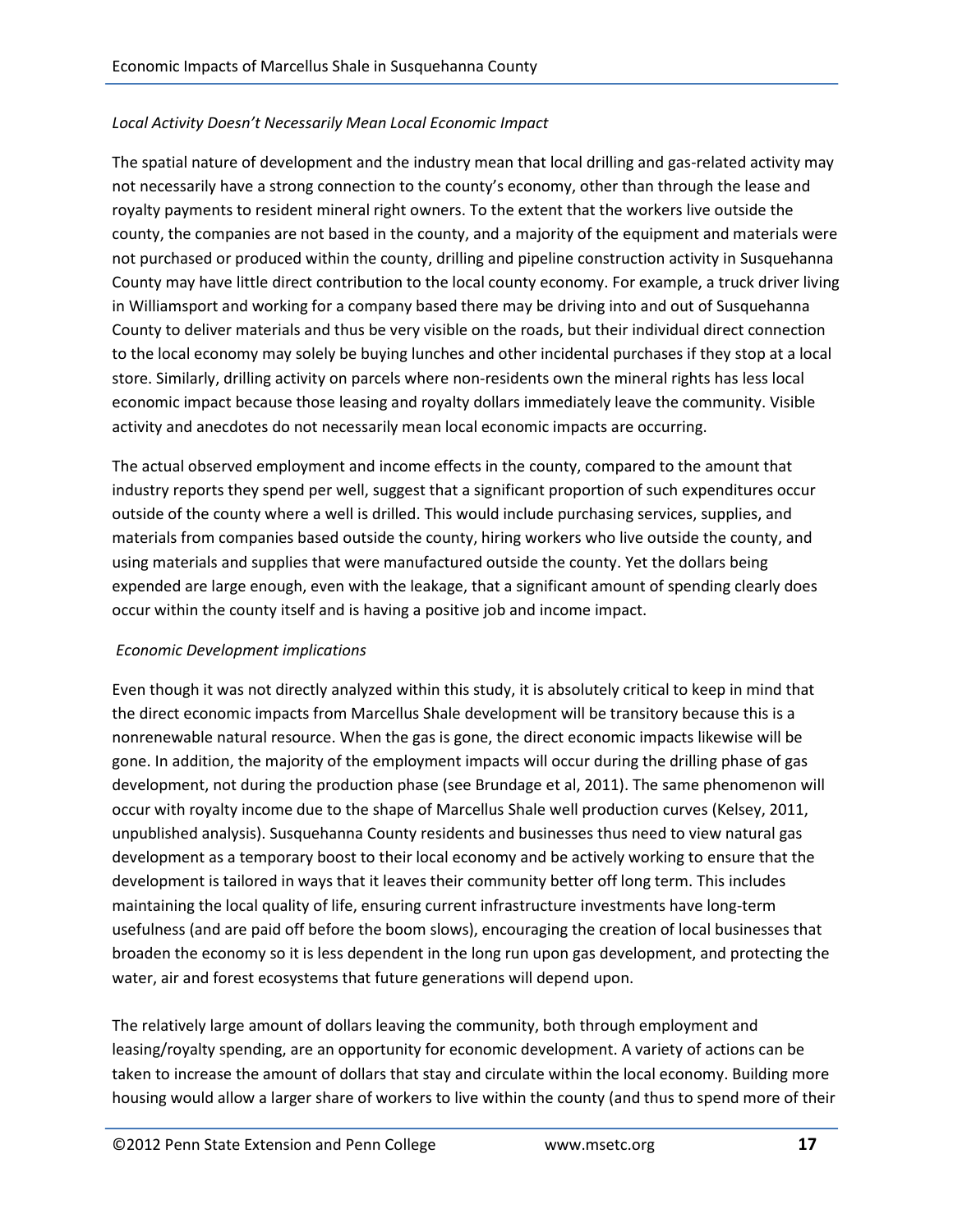income there), plus reduce negative impacts on renters (see, for example, Williamson and Kolb, 2011). Efforts must be cautious because overbuilding could leave a surplus of houses once the boom slows. There may be options for creating housing facilities that can be repurposed after the boom for other uses, such as vacation homes. Workforce training for local residents similarly could increase local economic impacts by increasing the share of the workforce who live locally, as would strengthening the ability of locally owned businesses to compete for contracts with the gas companies.

One important finding of this study is the large amount of leakage of leasing and royalty dollars, which is partially due to the relatively small nature of the county's economy. Increasing the scale and scope of the local retail and service sectors would help capture more of these dollars and could have long-term positive impacts within the community if it was done with the long run in mind. Such actions can include participating in Main Street style programs to revitalize downtown shopping districts, organizing and providing technical support to local businesses, and expanding the diversity of retail items and services available locally.

It also is important to recognize that economic activity and Marcellus Shale-related development in surrounding counties can benefit residents of Susquehanna County. The county's economy is connected to nearby counties and does not stand separately. Many residents commute outside the county for work, local businesses employ nearby county residents, and non-residents patronize those county businesses. The regional nature of the economy means to an extent it is somewhat artificial to focus solely on the impacts within the county itself. Economic development efforts and local officials should recognize the interconnected nature of the local economies and that job creation in one county generally has positive effects on surrounding counties. Rather than each county working on its own economic development activities, there is benefit to communication and collaboration across county lines.

The relatively rapid onset of Marcellus Shale development has caught some local governments and agencies by surprise. It is creating significant opportunities and challenges, but many of these require relatively rapid and comprehensive responses. The Commonwealth should consider whether local development agencies, local government, and others could benefit from increased state assistance to increase their capacity to respond proactively. This would help those counties directly, plus recognize the regional and statewide implications of gas development within those counties.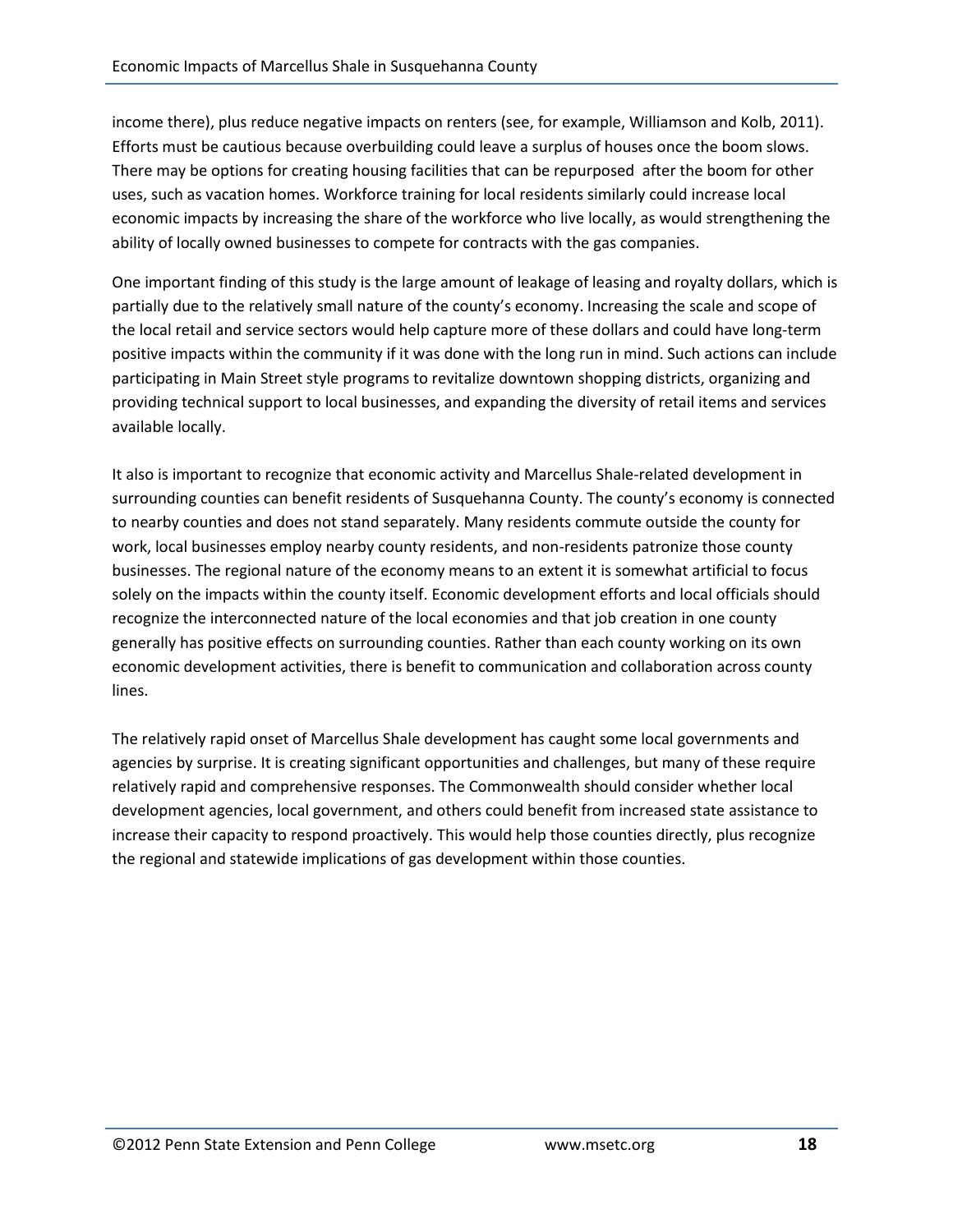#### **VI. Conclusions**

The Bureau of Labor Statistics and IMPLAN analyses indicate that development of Marcellus Shale is having an economic impact in Susquehanna County. The employment growth that has occurred during the ramp up of Marcellus Shale development, in contrast to statewide employment trends, shows that the development is positively affecting employment in the county. The IMPLAN analysis suggests that leasing and royalty income going to county residents similarly is having positive impacts on the local economy, generating around 147 jobs in 2010, in addition to increasing those residents' income.

Yet the job creation in the county, as identified by the BLS data, appears small compared to the spending that the natural gas companies report and to estimates of the statewide economic impacts. This would suggest that a large proportion of the economic benefit resulting from Marcellus Shale development in Susquehanna County is occurring outside the county. How the distribution of these benefits across counties compares to the costs and inconveniences of drilling activity is unclear, but is important to consider.

Some may view the BLS employment data as not matching the scale of activity seen within the county. The difference between the actual employment counted by the federal government and local perceptions of employment effects likely is a result of the spatial nature of the development, with many companies and workers being based elsewhere and commuting into the county and many of the supplies being purchased elsewhere. In addition, the small size of the local economy means a larger share of spending by companies, workers, and mineral rights occurs outside the county because needed supplies and services are not available locally. Activity does not necessarily mean a strong connection to the local economy.

These county level results are consistent with prior statewide and national economic impact studies of shale gas development; the main difference with this study is the focus on the economic impacts that occur within the communities with drilling, rather than on the impacts occurring more broadly. A smaller than expected number at the county level does not negate the broader economic impacts that are occurring in neighboring counties, elsewhere in Pennsylvania, and nationally. Prior economic impact studies have been based upon economic estimates or extrapolations, rather than actual observations of employment changes. The results in this study are what the Federal Bureau of Labor Statistics identified as actually occurring within the county.

How long Marcellus Shale development will last in the county, with its associated employment, leasing, and royalty impacts, is unclear. Natural gas development is a non-renewable resource, so by definition drilling will end at some point and so will its local economic impacts in Susquehanna County. Some have estimated it may take 30 or more years to drill all the planned Marcellus Shale wells in Pennsylvania, but the drilling phase in any single community likely will be shorter, as the crews complete work in one area before moving on to another. The challenge and opportunity for residents, local businesses, and leaders in Susquehanna County is to find ways of using the current Marcellus-related economic activity to strengthen the community and local economy, so when the drilling and natural gas production ends, the county and its residents are better off than they were before the gas development began.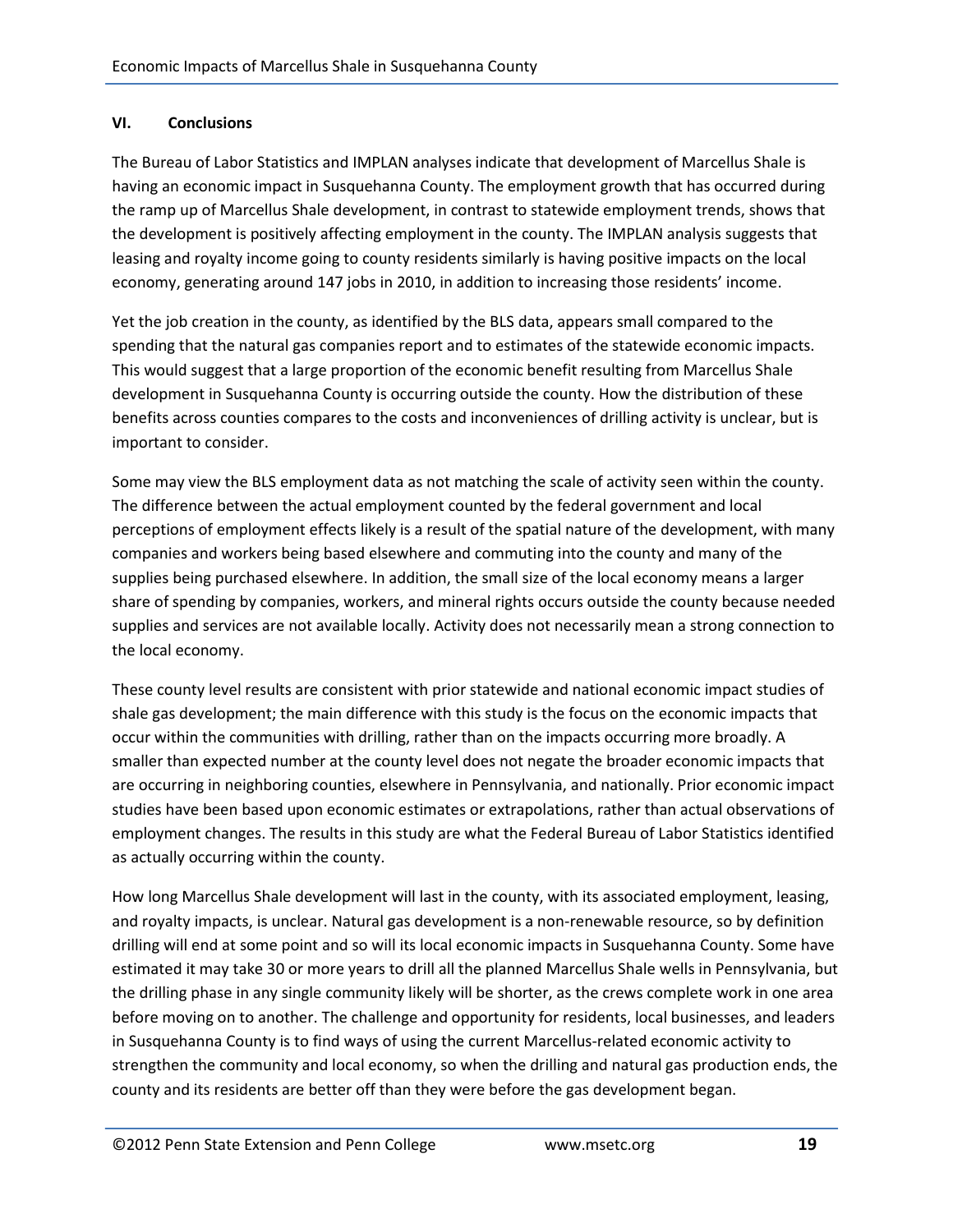#### **References**

Brundage, Tracy L., Jeffrey Jacquet, Timothy W. Kelsey, James R. Ladlee, Janice Lobdell, Jeffrey F. Lorson, Larry L. Michael, and Thomas B. Murphy. (2011). "Pennsylvania Statewide Marcellus Shale Workforce Needs*."* Williamsport, PA: Marcellus Shale Education and Training Center.

Center for Business and Economic Research. (2008). "Projecting the Economic Impact of the Fayetteville Shale Play for 2008-2012." Fayetteville, AR: Sam M. Walton College of Business.

Considine, Timothy J., Robert Watson, and Seth Blumsack (2011). "The Pennsylvania Marcellus Natural Gas Industry: Status, Economic Impacts and Future Potential." University Park, PA: The Pennsylvania State University, Dept. of Energy and Mineral Engineering.

Costanzo, Charles, and Timothy W. Kelsey. (2011). "State Tax Implications of Marcellus Shale: What the Pennsylvania Data Say in 2010." State College, PA**:** Cooperative Extension, The Pennsylvania State University.

Kay, David L. (2011). "The Economic Impact of Marcellus Shale Gas Drilling: What Have We Learned? What Are the Limitations?" Ithaca, NY: Cornell University.

Kelsey, Timothy W., Martin Shields, James R. Ladlee, and Melissa Ward. (2011). "Economic Impacts of Marcellus Shale in Pennsylvania: Employment and Income in 2009." Williamsport, PA: Marcellus Shale Education and Training Center.

Kelsey, Timothy W. (forthcoming 2012). "Marcellus Shale: The Economic Experience So Far." State College, PA: Cooperative Extension, The Pennsylvania State University.

Kinnaman, Thomas C. (2011). "The Economic Impact of Shale Gas Extraction: A Review of Existing Studies." Ecological Economics 70:1243-1249.

National Energy Technology Lab (NETL). (2010). "Projecting the Economic Impact of Marcellus Shale Gas Development In West Virginia: A Preliminary Analysis Using Publicly Available Data." Morgantown, WV: U.S. Department of Energy.

Pennsylvania Department of Environmental Protection. (2011). "2010 Wells Drilled By County as of 02/11/2011." Harrisburg, PA: Pennsylvania Department of Environmental Protection.

Pennsylvania Department of Revenue. (2011). "Tax Compendium." Harrisburg, PA: Pennsylvania Department of Revenue.

Pennsylvania Economy League. (2008). "The Economic Impact of the Oil and Gas Industry in Pennsylvania." Pittsburgh, PA: Pennsylvania Economy League.

Scott, Loren C. and Associates. (2009). "The Economic Impact of the Haynesville Shale on the Louisiana Economy in 2008." Baton Rouge, LA: Louisiana Department of Natural Resources.